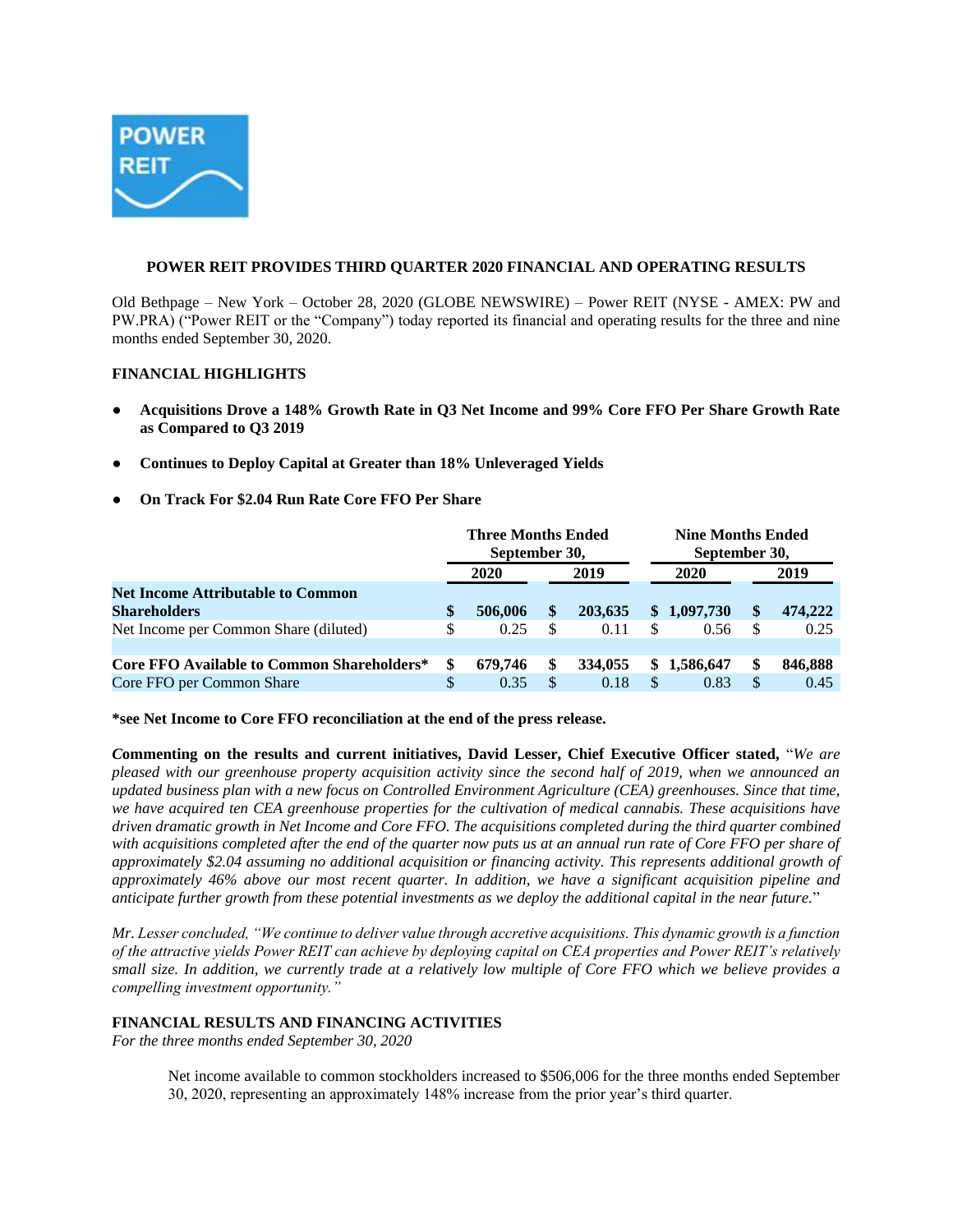Net income per fully diluted share increased to \$0.25 for the three months ended September 30, 2020, representing an approximately 136% increase from the prior year's third quarter.

Core FFO per common share increased to \$0.35 for the three months ended September 30, 2020, representing an approximately 99% increase from the prior year's third quarter.

Total revenue increased to \$1,115,586 for the three months ended September 30, 2020, representing an approximately 98% increase from the prior year's third quarter.

#### **FINANCIAL RESULTS AND FINANCING ACTIVITIES**

*For the nine months ended September 30, 2020*

Net income available to common stockholders increased to \$1,097,730 for the nine months ended September 30, 2020, representing an approximately 91% increase from the same period in the prior year.

Net income per fully diluted common share increased to \$0.56 for the nine months ended September 30, 2020, representing an approximately 120% increase from the same period in the prior year.

Core FFO per common share increased to \$0.83 for the nine months ended September 30, 2020, representing an approximately 84% increase from the same period in the prior year.

Total revenues increased to \$2,878,096 for the nine months ended September 30, 2020, representing an approximately 85% increase from the same period in the prior year.

### **INVESTMENT ACTIVITY**

From July 1, 2020 through today, Power REIT acquired four properties totaling approximately 64,000 square feet of greenhouse cultivation and processing properties (including expected rentable square feet upon completion of properties under development).

These four properties represent a total capital commitment of approximately \$6.4 million (consisting of purchase price and development costs and excluding transaction costs) and generate straight-line annualized rent of approximately \$1.2 million, representing a yield of approximately 19%.

#### **CAPITAL SOURCES AND DEPLOYMENT**

Cash and Cash Equivalents totaled approximately \$7.6 million as of September 30, 2020, compared to approximately \$15.8 million as of December 31, 2019, with the reduction a result of working capital requirements, investment and finance activities.

The Company is exploring non-dilutive capital sources to fund its significant acquisition pipeline, which is in various stages of negotiations.

#### **DISTRIBUTIONS**

During the quarter, the Company paid a cash dividend of \$0.484375 per share on its 7.75% Series A Cumulative Redeemable Perpetual Preferred Stock (the "Series A preferred Shares"), which equates to an annual dividend payment of \$1.9375 per Series A Preferred Share.

Subsequent to the end of the third quarter, the Board of Trustees declared a cash dividend of \$0.484375 per Series A Preferred Share, which equates to an annual dividend rate of \$1.9375 per Series A Preferred Share. The dividend is payable on December 15, 2020 to stockholders of record as of November 15, 2020.

## **PORTFOLIO**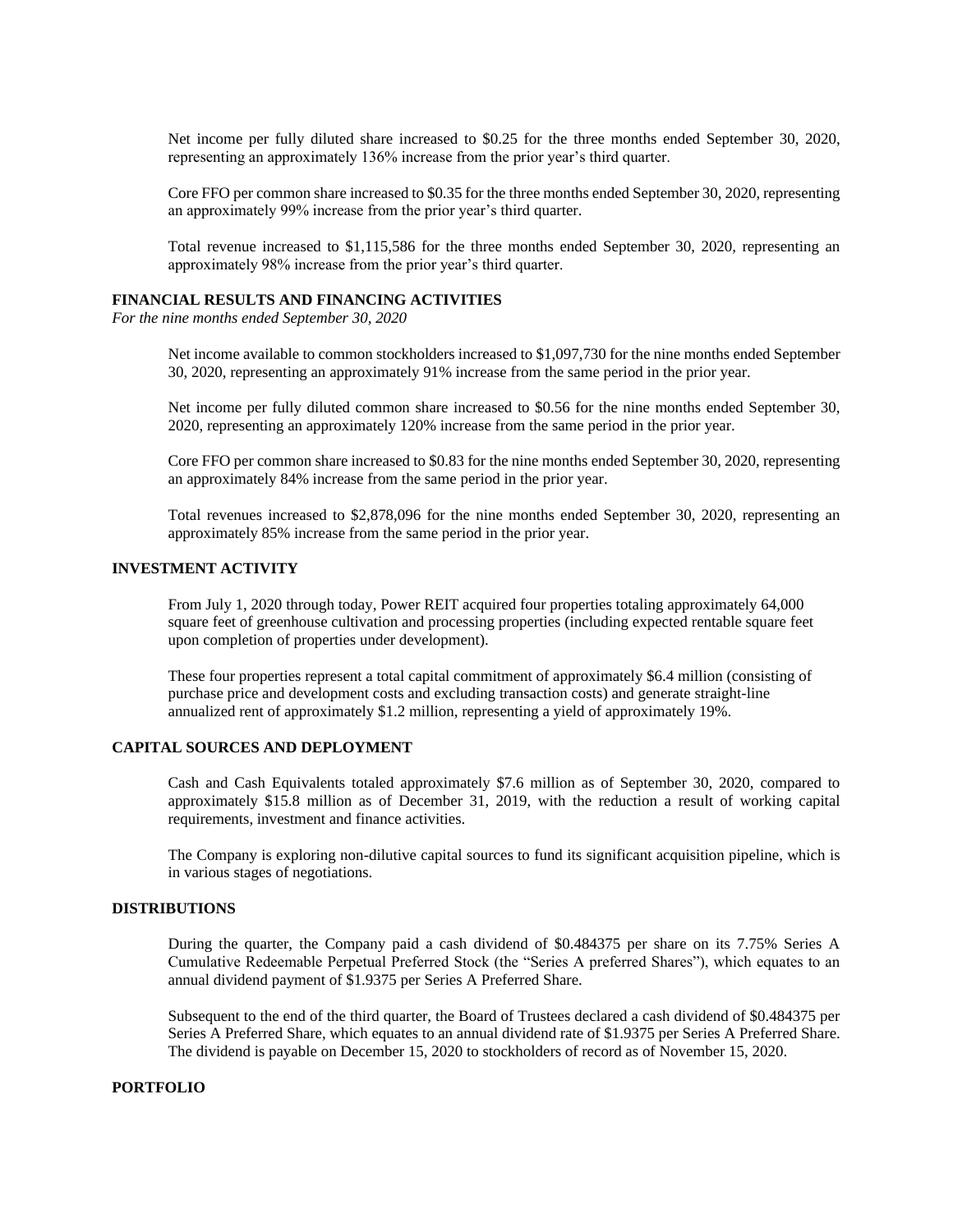Power REIT's portfolio is currently comprised of:

- Ten Controlled Environment Agriculture greenhouse facilities aggregating over 197,000 square feet;
- Seven solar farm ground leases totaling 601 acres; and
- 112 miles of railroad property.

## **POWER REIT'S INVESTMENT THESIS**

Power REIT believes agricultural production is ripe for technological transformation and the industry is in the early stages of an agricultural venture capital boom that, among other things, will shift food production for certain crops from traditional outdoor farms to Controlled Environment Agriculture (CEA) "plant factories." Since a significant portion of any given CEA enterprise is real estate, the Company has identified a unique opportunity to participate in the upward trend of indoor agriculture.

## **CEA FOR CANNABIS**

Power REIT is focused on investing in the cultivation and production side of the cannabis industry through the ownership of real estate. As such it is not directly in the cannabis business and also not even indirectly involved with facilities that sell cannabis directly to consumers. By serving as a landlord, Power REIT believes it can generate attractive risk adjusted returns related to the fast-growing cannabis industry, which is anticipated to offer a safer approach than investing directly in cannabis operating businesses.

## **CEA FOR FOOD**

CEA for food production is widely adopted in parts of Europe and is becoming an increasingly competitive alternative to traditional farming for a variety of reasons. CEA caters to consumer desires for sustainable and locally grown products. Locally grown indoor produce will have a longer shelf life as the plants are healthier and also travel shorter distances thereby reducing food waste. In addition, a controlled environment produces high-quality pesticide free products that eliminates seasonality and provides highly predictable output that can be used to simplify the supply chain to the grocer's shelf.

## **STATEMENT ON SUSTAINABILITY**

Power REIT owns real estate related to infrastructure assets including properties for CEA Facilities, Renewable Energy and Transportation.

**CEA Facilities**, such as greenhouses, provide an environmentally friendly solution, which consume approximately 70% less energy than indoor growing operations that do not benefit from "free" sunlight. CEA facilities use 90% less water than field grown plants, and all of Power REIT's greenhouse properties operate without the use of pesticides and avoid agricultural runoff of fertilizers and pesticides. These facilities cultivate medical Cannabis, which has been recommended to help manage a myriad of medical symptoms, including seizures and spasms, multiple sclerosis, posttraumatic stress disorder, migraines, arthritis, Parkinson's disease, and Alzheimer's.

**Renewable Energy** assets are comprised of land and infrastructure associated with utility scale solar farms. These projects produce power without the use of fossil fuels thereby lowering carbon emissions. The solar farms produce approximately 50,000,000 kWh of electricity annually which is enough to power approximately 4,600 home on a carbon free basis.

**Transportation** assets are comprised of land associated with a railroad, an environmentally friendly mode of bulk transportation.

## **ABOUT POWER REIT**

Power REIT is a real estate investment trust (REIT) that owns real estate related to infrastructure assets including properties for Controlled Environment Agriculture, Renewable Energy and Transportation. Power REIT is actively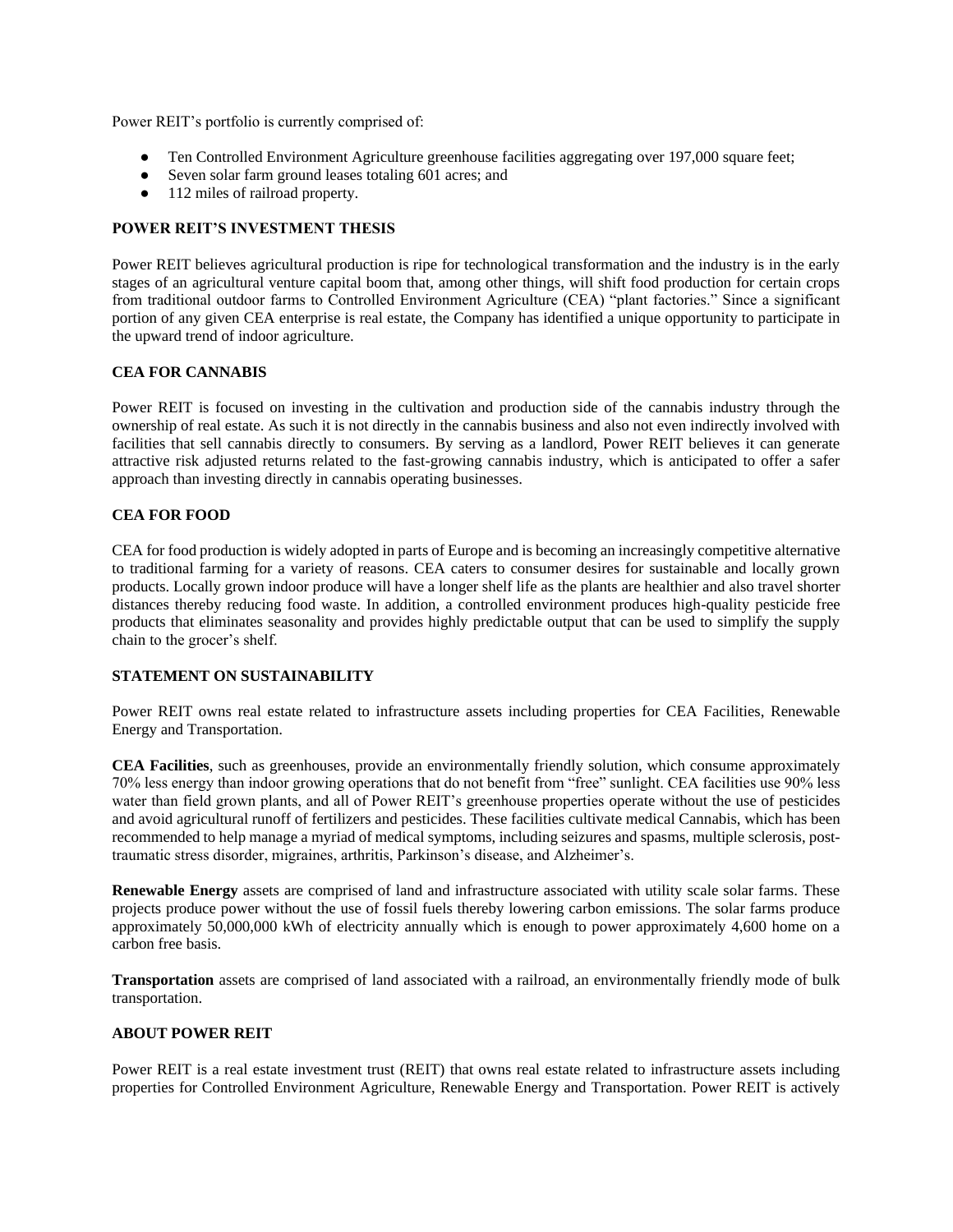seeking to expand its real estate portfolio related to Controlled Environment Agriculture. Additional information about Power REIT can be found on its website: [www.pwreit.com](http://www.pwreit.com/)

## **ADDITIONAL INFORMATION**

Further details regarding Power REIT's consolidated results of operations and financial condition as of and for the year ended December 31, 2019 are contained in the Company's annual report on Form 10-K filed with the Securities and Exchange Commission, which can be viewed at the Company's website at www.pwreit.com under the Investor Relations section, and in EDGAR on the SEC's website[, www.sec.gov.](http://www.sec.gov/)

#### **Forward-Looking Statements**

This document may contain forward-looking statements within the meaning of the Securities Act of 1933, as amended, and the Securities Exchange Act of 1934, as amended. Forward-looking statements are those that predict or describe future events or trends and that do not relate solely to historical matters. You can usually identify forward-looking statements as containing the words "believe," "expect," "will," "anticipate," "intend," "estimate," "would," "should," "project," "plan," "assume" or other similar expressions, or negatives of those expressions, although not all forwardlooking statements contain these identifying words. All statements contained in this document regarding Power REIT's future strategy, future operations, projected financial position, estimated future revenues and annual run rate, projected costs, acquisition pipeline, future prospects and growth from potential investments, the future of Power REIT's industries and results that might be obtained by pursuing management's current or future objectives are forward-looking statements. While Power REIT believes these forward-looking statements are reasonable, undue reliance should not be placed on any such forward-looking statements, which are based on information available to us on the date of this release. These forward-looking statements are subject to various risks and uncertainties, many of which are difficult to predict that could cause actual results to differ materially from current expectations and assumptions from those set forth or implied by any forward-looking statements. Important factors that could cause actual results to differ materially from current expectations include, among others, Power REIT's ability to implement its future strategy and achieve the estimated future revenues, including an annual run rate of Core FFO per share of approximately \$2.04, as planned, Power REIT's ability to complete future acquisitions and generate growth from the investments, as planned, Power REIT's ability to maintain compliance with the NYSE listing requirements, and the other factors discussed in the Power REIT's Annual Report on Form 10-K for the year ended December 31, 2019 and Power REIT's subsequent filings with the SEC, including subsequent periodic reports on Forms 10-Q and 8-K. The information in this release is provided only as of the date of this release, and Power REIT undertakes no obligation to update any forward-looking statements contained in this release on account of new information, future events, or otherwise, except as required by law.

#### **Non-GAAP Financial Measures**

This document contains supplemental financial measures that are not calculated pursuant to U.S. generally accepted accounting principles ("GAAP"), including the measure identified by us as Core Funds From Operations Available to Common Shares ("Core FFO"). Management believes that Core FFO is a useful supplemental measure of the Company's operating performance. Management believes that alternative measures of performance, such as net income computed under GAAP, or Funds From Operations computed in accordance with the definition used by the National Association of Real Estate Investment Trusts ("NAREIT"), include certain financial items that are not indicative of the results provided by the Company's asset portfolio and inappropriately affect the comparability of the Company's period-over-period performance. These items include non-recurring expenses, such as those incurred in connection with litigation, one-time upfront acquisition expenses that are not capitalized under ASC-805 and certain non-cash expenses, including non-cash, stock-based compensation expense. Therefore, management uses Core FFO and defines it as net income excluding such items. Management believes that, for the foregoing reasons, these adjustments to net income are appropriate. The Company believes that Core FFO is a useful supplemental measure for the investing community to employ, including when comparing the Company to other REITs that disclose similarly adjusted FFO figures, and when analyzing changes in the Company's performance over time. Readers are cautioned that other REITs may use different adjustments to their GAAP financial measures than we do, and that as a result the Company's Core FFO may not be comparable to the FFO measures used by other REITs or to other non-GAAP or GAAP financial measures used by REITs or other companies.